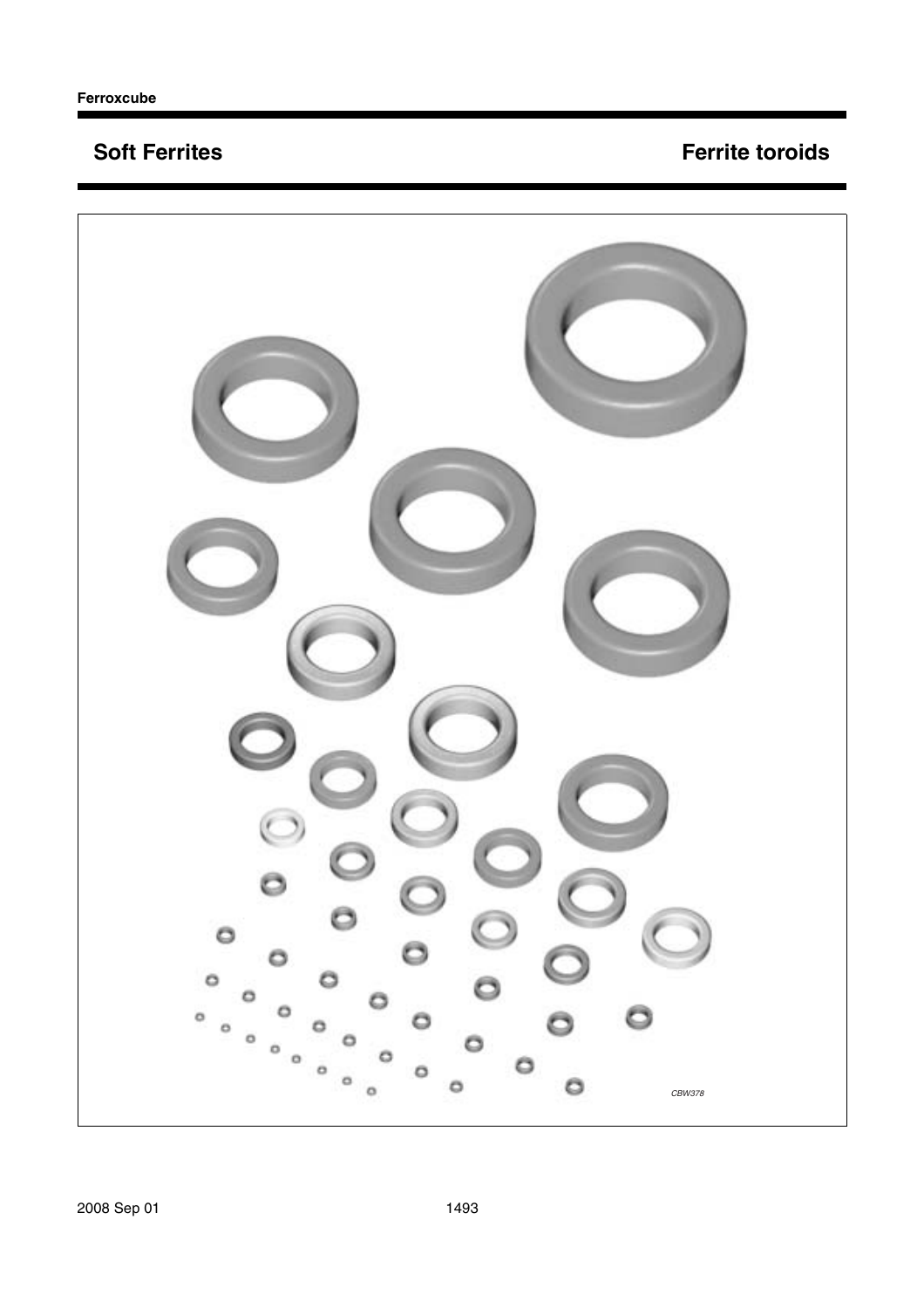## **Soft Ferrites <b>Ferrite** Soft Ferrite toroids

### **PRODUCT OVERVIEW AND TYPE NUMBER STRUCTURE**

| <b>CORE TYPE</b> | $V_e$<br>(mm <sup>3</sup> ) | $A_{e}$<br>$(m\tilde{m}^2)$ | <b>MASS</b><br>(g) | <b>CORE TYPE</b> | $V_e$<br>(mm <sup>3</sup> ) | $A_e$ <sub>(mm<sup>2</sup>)</sub> | <b>MASS</b><br>(g) |
|------------------|-----------------------------|-----------------------------|--------------------|------------------|-----------------------------|-----------------------------------|--------------------|
| TC2.5/1.3/0.8    | 2.7                         | 0.49                        | 0.012              | TC9.5/4.8/3.2    | 148                         | 7.16                              | 0.70               |
| TC2.5/1.3/1.3    | 4.29                        | 0.76                        | 0.022              | TN10/6/4         | 188                         | 7.8                               | 0.95               |
| TC2.5/1.3/2.5    | 8.57                        | 1.55                        | 0.044              | TX10/6/4         | 188                         | 7.8                               | 0.95               |
| TC2.5/1.5/0.8    | 2.21                        | 0.37                        | 0.012              | TX13/7.1/4.8     | 361                         | 12.3                              | 1.8                |
| TC2.5/1.5/1      | 2.94                        | 0.49                        | 0.015              | TN13/7.5/5       | 368                         | 12.2                              | 1.8                |
| TC3.1/1.3/1.3    | 6.35                        | 1.06                        | 0.033              | TX13/7.5/5       | 368                         | 12.2                              | 1.8                |
| TC3.1/1.8/2      | 9.10                        | 1.26                        | 0.05               | TX13/7.9/6.4     | 442                         | 14.1                              | 2.2                |
| TC3.4/1.8/1.3    | 7.3                         | 0.96                        | 0.035              | TN14/9/5         | 430                         | 12.3                              | 2.1                |
| TC3.4/1.8/2      | 11.6                        | 1.54                        | 0.06               | TX14/9/5         | 430                         | 12.3                              | 2.1                |
| TC3.4/1.8/2.1    | 11.5                        | 1.52                        | 0.06               | TN14/9/9         | 774                         | 22.1                              | 3.8                |
| TC3.4/1.8/2.3    | 14.0                        | 1.83                        | 0.068              | TX14/9/9         | 774                         | 22.1                              | 3.8                |
| TC3.5/1.6/1.3    | 8.3                         | 1.15                        | 0.043              | TX16/9.1/4.7     | 548                         | 14.7                              | 2.7                |
| TC3.5/1.8/1.3    | 7.87                        | 1.03                        | 0.04               | TN16/9.6/6.3     | 760                         | 19.7                              | 3.8                |
| TC3.5/1.8/1.8    | 11.0                        | 1.44                        | 0.06               | TX16/9.6/6.3     | 760                         | 19.7                              | 3.8                |
| TC3.5/1.8/2      | 12.4                        | 1.62                        | 0.05               | TN19/11/10       | 1795                        | 40.8                              | 9.2                |
| TC3.9/1.8/1.8    | 14.8                        | 1.83                        | 0.09               | TN19/11/15       | 2692                        | 61.2                              | 13.8               |
| TC3.9/1.8/2.5    | 21.1                        | 2.6                         | 0.12               | TN20/10/7        | 1465                        | 33.6                              | 7.7                |
| TC3.9/2.2/1.3    | 9.2                         | 1.0                         | 0.045              | TX20/10/7        | 1465                        | 33.6                              | 7.7                |
| TC4/1.8/0.8      | 6.43                        | 0.79                        | 0.035              | TX22/14/6.4      | 1340                        | 24.8                              | 6.5                |
| TC4/2/2          | 16.7                        | 1.92                        | 0.095              | TX22/14/13       | 2750                        | 50.9                              | 14                 |
| TC4/2.2/1.1      | 8.8                         | 0.96                        | 0.04               | TN23/14/7        | 1722                        | 30.9                              | 8.4                |
| TC4/2.2/1.3      | 9.8                         | 1.07                        | 0.05               | TN25/15/10       | 2944                        | 48.9                              | 15                 |
| TC4/2.2/1.6      | 12.9                        | 1.40                        | 0.06               | TX25/15/10       | 2944                        | 48.9                              | 15                 |
| TC4/2.2/1.8      | 14.4                        | 1.56                        | 0.07               | TN26/15/10       | 3360                        | 55.9                              | 17                 |
| TC4/2.2/2        | 16.1                        | 1.75                        | 0.08               | TX26/15/10       | 3360                        | 55.9                              | 17                 |
| TC4.8/2.3/1.3    | 15.5                        | 1.52                        | 0.09               | TN26/15/20       | 6720                        | 112                               | 34                 |
| TC5.8/3.1/0.8    | 13.2                        | 1.01                        | 0.07               | TN29/11/6        | 2680                        | 50.8                              | 14                 |
| TC5.8/3.1/1.5    | 26.1                        | 2.00                        | 0.13               | TN29/19/7.5      | 2700                        | 36.9                              | 13.5               |
| TC5.8/3.1/3.2    | 55.8                        | 4.28                        | 0.31               | TX29/19/7.5      | 2700                        | 36.9                              | 13.5               |
| TC5.9/3.1/3.1    | 53.8                        | 4.12                        | 0.14               | TX29/19/7.6      | 2600                        | 35.5                              | 13                 |
| TC6/4/2          | 30.2                        | 1.97                        | 0.15               | TN29/19/15       | 5410                        | 73.9                              | 28                 |
| TC6/4/3          | 45.2                        | 2.96                        | 0.23               | TX29/19/15       | 5410                        | 73.9                              | 28                 |
| TC6.3/3.8/2.5    | 46.5                        | 3.06                        | 0.23               | TN32/19/13       | 5820                        | 76.5                              | 29                 |
| TC7.6/3.2/4.8    | 148                         | 9.92                        | 0.70               | TX32/19/13       | 5820                        | 76.5                              | 29                 |
| TC7.6/3.2/5.2    | 160                         | 10.6                        | 0.75               | TX36/23/10       | 5820                        | 64.9                              | 28                 |
| TC8.2/3.7/4      | 144                         | 8.50                        | 0.70               | TX36/23/15       | 8740                        | 97.5                              | 40                 |
| TC9/6/3          | 102                         | 4.44                        | 0.50               | TX39/20/13       | 9513                        | 112                               | 45                 |
| TN9/6/3          | 102                         | 4.44                        | 0.50               | TX40/24/16       | 12100                       | 125                               | 62                 |
| TX9/6/3          | 102                         | 4.44                        | 0.50               | TX40/24/20       | 15100                       | 157                               | 77                 |